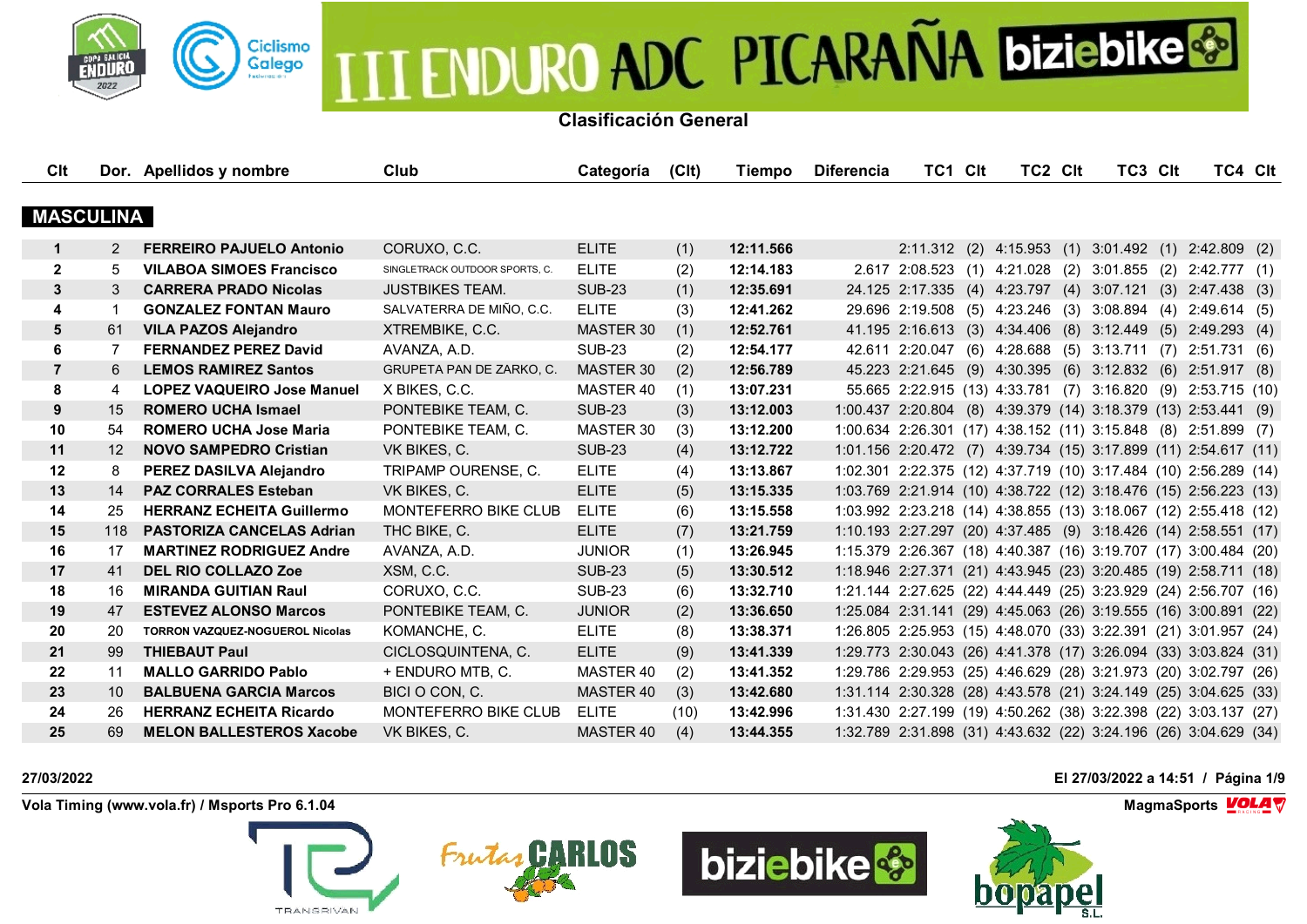

**Clasificación General**

| Clt |            | Dor. Apellidos y nombre             | Club                           | Categoría           | (C <sub>l</sub> ) | Tiempo    | <b>Diferencia</b> | TC1 Clt                                                           | <b>TC2 CIt</b> | TC3 CIt | TC4 CIt |  |
|-----|------------|-------------------------------------|--------------------------------|---------------------|-------------------|-----------|-------------------|-------------------------------------------------------------------|----------------|---------|---------|--|
|     |            |                                     |                                |                     |                   |           |                   |                                                                   |                |         |         |  |
| 26  | <b>203</b> | <b>ALVAREZ ALVAREZ Jonatan</b>      | MONTEFERRO BIKE CLUB           | MASTER 30           | (4)               | 13:45.258 |                   | 1:33.692 2:33.257 (34) 4:43.121 (19) 3:25.610 (31) 3:03.270 (29)  |                |         |         |  |
| 27  | 51         | <b>SOTO BARREIROS Javier</b>        | OS AFIADORES, C.C.             | MASTER 30           | (5)               | 13:45.845 |                   | 1:34.279 2:35.891 (48) 4:43.219 (20) 3:23.508 (23) 3:03.227 (28)  |                |         |         |  |
| 28  | 144        | <b>FREIRE PORTELA Ivan</b>          | VK BIKES, C.                   | <b>MASTER 40</b>    | (5)               | 13:46.300 |                   | 1:34.734 2:28.438 (23) 4:46.894 (29) 3:26.753 (37) 3:04.215 (32)  |                |         |         |  |
| 29  | 19         | <b>BOULLOSA SEOANE Brais</b>        | BICI VERDE, C.C.               | <b>ELITE</b>        | (11)              | 13:47.775 |                   | 1:36.209 2:29.925 (24) 4:46.488 (27) 3:25.527 (29) 3:05.835 (39)  |                |         |         |  |
| 30  | 169        | <b>FERNANDEZ MIRAZ Marcos</b>       | ROCASPORT GIANT, C.            | <b>ELITE</b>        | (12)              | 13:48.195 |                   | 1:36.629 2:33.390 (36) 4:42.367 (18) 3:26.770 (38) 3:05.668 (37)  |                |         |         |  |
| 31  | 39         | <b>PORTO OTERO Pablo</b>            | PONTEBIKE TEAM, C.             | <b>SUB-23</b>       | (7)               | 13:49.405 |                   | 1:37.839 2:35.613 (46) 4:48.628 (35) 3:24.692 (28) 3:00.472 (19)  |                |         |         |  |
| 32  | 176        | <b>RIVERO SIAS Alberto</b>          | BICIOSOS-RIAS BAIXAS, P.C.     | <b>ELITE</b>        | (13)              | 13:49.598 |                   | 1:38.032 2:33.141 (33) 4:50.695 (40) 3:24.430 (27) 3:01.332 (23)  |                |         |         |  |
| 33  | 52         | <b>FERNANDEZ GUISANDE Helder</b>    | BICI O CON, C.                 | MASTER 30           | (6)               | 13:54.646 |                   | 1:43.080 2:33.434 (37) 4:44.094 (24) 3:28.633 (44) 3:08.485 (46)  |                |         |         |  |
| 34  | 28         | <b>GARCIA BUA lago</b>              | MACEDA, C.C.                   | <b>ELITE</b>        | (14)              | 13:56.540 |                   | 1:44.974 2:35.739 (47) 4:47.934 (32) 3:25.598 (30) 3:07.269 (43)  |                |         |         |  |
| 35  | 147        | <b>COSTAS PARADA Leandro</b>        | BIKE OU NON VAI. P.C.          | MASTER 30           | (7)               | 13:58.313 |                   | 1:46.747 2:35.180 (44) 4:47.367 (30) 3:29.969 (50) 3:05.797 (38)  |                |         |         |  |
| 36  | 43         | <b>ABALO VAZQUEZ Marcos</b>         | BICI VERDE, C.C.               | <b>JUNIOR</b>       | (3)               | 13:58.369 |                   | 1:46.803 2:30.075 (27) 4:57.309 (53) 3:27.239 (39) 3:03.746 (30)  |                |         |         |  |
| 37  | 145        | <b>JUNCAL ABAL Alejandro</b>        | VK BIKES, C.                   | MASTER 40           | (6)               | 13:58.534 |                   | 1:46.968 2:34.195 (40) 4:50.148 (37) 3:28.945 (47) 3:05.246 (36)  |                |         |         |  |
| 38  | 70         | <b>ARAUJO ALFAYA Marcos</b>         | MR BIKES, C.                   | MASTER 40           | (7)               | 13:58.703 |                   | 1:47.137 2:36.789 (53) 4:50.910 (41) 3:26.156 (34) 3:04.848 (35)  |                |         |         |  |
| 39  | 195        | <b>MANZANO CONESA Antonio</b>       | CICLOSQUINTENA, C.             | <b>ELITE</b>        | (15)              | 13:59.620 |                   | 1:48.054 2:33.312 (35) 4:50.472 (39) 3:27.469 (41) 3:08.367 (45)  |                |         |         |  |
| 40  | 204        | <b>VILAS BOAS ALVES Vitor Bruno</b> | X BIKES, C.C.                  | MASTER 40           | (8)               | 14:04.945 |                   | 1:53.379 2:39.722 (64) 4:48.445 (34) 3:27.848 (42) 3:08.930 (48)  |                |         |         |  |
| 41  | 119        | <b>FERNANDEZ RIOBO Hugo</b>         | BUEU, C.C.                     | MASTER 40           | (9)               | 14:05.407 |                   | 1:53.841 2:36.383 (50) 4:53.231 (44) 3:27.308 (40) 3:08.485 (46)  |                |         |         |  |
| 42  | 18         | <b>CABACO MECCA Luis</b>            | CORUXO, C.C.                   | <b>JUNIOR</b>       | (4)               | 14:07.542 |                   | 1:55.976 2:36.398 (51) 4:50.023 (36) 3:31.855 (52) 3:09.266 (49)  |                |         |         |  |
| 43  | 83         | <b>DAPENA CASTROMAN Pedro</b>       | CICLOSQUINTENA, C.             | MASTER 40           | (10)              | 14:08.153 |                   | 1:56.587 2:35.074 (43) 4:51.641 (42) 3:30.758 (51) 3:10.680 (53)  |                |         |         |  |
| 44  | 180        | <b>PARADA BEA Hector</b>            | + ENDURO MTB, C.               | <b>MASTER 30</b>    | (8)               | 14:10.844 |                   | 1:59.278 2:37.250 (54) 4:54.816 (45) 3:28.278 (43) 3:10.500 (51)  |                |         |         |  |
| 45  | 68.        | <b>ALVAREZ ALVAREZ Roberto</b>      | MR BIKES, C.                   | MASTER 40           | (11)              | 14:11.277 |                   | 1:59.711 2:40.890 (67) 4:55.629 (46) 3:28.891 (46) 3:05.867 (40)  |                |         |         |  |
| 46  | 31         | RODRIGUEZ DA SILVA Serafin          | PODIUM TEAM, A.D.              | <b>ELITE</b>        | (16)              | 14:12.976 |                   | 2:01.410 2:35.957 (49) 4:56.261 (50) 3:33.293 (55) 3:07.465 (44)  |                |         |         |  |
| 47  | 100        | <b>CARREGAL GARCIA Jorge</b>        | CICLOSQUINTENA, C.             | <b>ELITE</b>        | (17)              | 14:12.996 |                   | 2:01.430 2:36.641 (52) 4:52.191 (43) 3:32.625 (53) 3:11.539 (55)  |                |         |         |  |
| 48  | 124        | <b>MARTINEZ PEREZ Gael</b>          | KAMIKAZES, C.D.                | <b>JUNIOR</b>       | (5)               | 14:14.895 |                   | 2:03.329 2:38.371 (58) 4:55.965 (47) 3:29.918 (48) 3:10.641 (52)  |                |         |         |  |
| 49  | 179        | <b>LEMOS PEREIRA German</b>         | TRIBU DEL ÑU, C.C.             | MASTER 40           | (12)              | 14:17.361 |                   | 2:05.795 2:44.004 (79) 4:57.575 (56) 3:28.637 (45) 3:07.145 (42)  |                |         |         |  |
| 50  | 9          | <b>LOUREIRO GIRALDEZ Manuel</b>     | CORUXO, C.C.                   | <b>SUB-23</b>       | (8)               | 14:18.766 |                   | 2:07.200 2:26.102 (16) 5:35.859 (163) 3:20.442 (18) 2:56.363 (15) |                |         |         |  |
| 51  | 175        | <b>LOPEZ GONZALEZ Angel</b>         | TRIBU DEL ÑU, C.C.             | <b>ELITE</b>        | (18)              | 14:20.864 |                   | 2:09.298 2:31.477 (30) 5:22.258 (121) 3:26.309 (35) 3:00.820 (21) |                |         |         |  |
| 52  | 143        | <b>GALLEGO PEREIRA Adolfo Jose</b>  | SINGLETRACK OUTDOOR SPORTS, C. | <b>MASTER 50-60</b> | (1)               | 14:21.337 |                   | 2:09.771 2:37.746 (57) 4:57.286 (52) 3:33.723 (56) 3:12.582 (60)  |                |         |         |  |

**Vola Timing (www.vola.fr) / Msports Pro 6.1.04 MagmaSports MagmaSports MagmaSports MagmaSports MagmaSports** 









**27/03/2022 El 27/03/2022 a 14:51 / Página 2/9**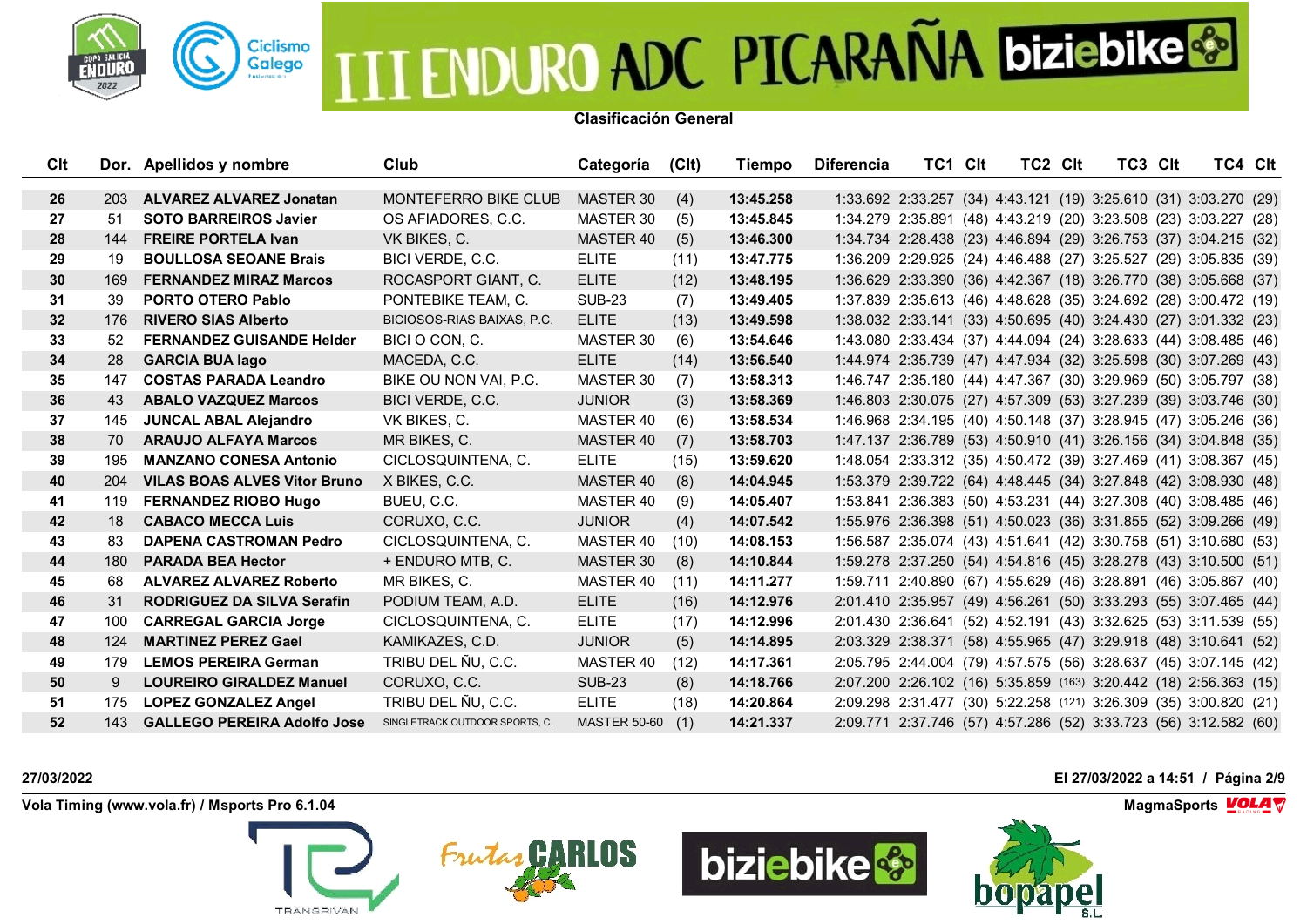

**Clasificación General**

| Clt |     | Dor. Apellidos y nombre           | Club                                | Categoría           | (C <sub>l</sub> ) | Tiempo    | <b>Diferencia</b> | TC1 CIt                                                           | TC2 CIt | TC3 CIt |  | TC4 Clt |
|-----|-----|-----------------------------------|-------------------------------------|---------------------|-------------------|-----------|-------------------|-------------------------------------------------------------------|---------|---------|--|---------|
|     |     |                                   |                                     |                     |                   |           |                   |                                                                   |         |         |  |         |
| 53  | 126 | <b>NUNEZ GIL Carlos</b>           | KAMIKAZES, C.D.                     | <b>ELITE</b>        | (19)              | 14:23.176 |                   | 2:11.610 2:32.520 (32) 5:17.606 (102) 3:26.429 (36) 3:06.621 (41) |         |         |  |         |
| 54  | 45  | <b>LOUREIRO AMADO Guillermo</b>   | CICLOSQUINTENA, C.                  | <b>JUNIOR</b>       | (6)               | 14:24.609 |                   | 2:13.043 2:34.590 (41) 5:04.832 (71) 3:32.816 (54) 3:12.371 (59)  |         |         |  |         |
| 55  | 57  | <b>LORENZO ALJAN Brais</b>        | PONTEBIKE TEAM, C.                  | <b>MASTER 30</b>    | (9)               | 14:28.324 |                   | 2:16.758 2:33.699 (39) 5:13.340 (90) 3:29.953 (49) 3:11.332 (54)  |         |         |  |         |
| 56  | 107 | <b>ALVAREZ CRESPO David</b>       | KOMANCHE, C.                        | MASTER 30           | (10)              | 14:30.034 |                   | 2:18.468 2:41.058 (69) 5:00.820 (60) 3:36.027 (61) 3:12.129 (58)  |         |         |  |         |
| 57  | 84  | <b>TABOAS PAZO Carlos Jose</b>    | QUEBICI-MARCISPORT, C.              | <b>MASTER 50-60</b> | (2)               | 14:30.246 |                   | 2:18.680 2:43.032 (76) 4:57.492 (55) 3:35.730 (60) 3:13.992 (65)  |         |         |  |         |
| 58  | 71  | <b>MISA FIGUEIRAS Jose</b>        | RAPOSO FR, C.C.                     | MASTER 40           | (13)              | 14:32.343 |                   | 2:20.777 2:50.418 (101) 4:56.113 (49) 3:33.797 (57) 3:12.015 (57) |         |         |  |         |
| 59  | 48  | <b>BARRAL RODRIGUEZ Yeray</b>     | CICLOSQUINTENA, C.                  | <b>JUNIOR</b>       | (7)               | 14:33.612 |                   | 2:22.046 2:37.464 (55) 4:57.445 (54) 3:35.383 (59) 3:23.320 (91)  |         |         |  |         |
| 60  | 188 | <b>HERRERO MAZUELAS Juan</b>      | <b>SIN FRENOS</b>                   | MASTER 30           | (11)              | 14:33.957 |                   | 2:22.391 2:41.980 (72) 5:01.856 (63) 3:36.851 (67) 3:13.270 (62)  |         |         |  |         |
| 61  | 53  | <b>TOBIO REY Miguel</b>           | BTT CASTROBIKES, C.                 | MASTER 30           | (12)              | 14:34.088 |                   | 2:22.522 2:43.152 (77) 5:00.808 (59) 3:37.226 (68) 3:12.902 (61)  |         |         |  |         |
| 62  | 134 | <b>ALMEIDA SEOANE Rubén</b>       | A FORNA, A.D.                       | <b>JUNIOR</b>       | (8)               | 14:35.024 |                   | 2:23.458 2:34.609 (42) 5:02.461 (64) 3:48.145 (102) 3:09.809 (50) |         |         |  |         |
| 63  | 130 | <b>SANROMAN PRADO Daniel</b>      | A FORNA, A.D.                       | MASTER 30           | (13)              | 14:37.357 |                   | 2:25.791 2:44.317 (80) 5:01.172 (61) 3:39.926 (76) 3:11.942 (56)  |         |         |  |         |
| 64  | 166 | <b>SOTO GONZALEZ Francisco</b>    | ROCASPORT GIANT, C.                 | <b>ELITE</b>        | (20)              | 14:37.439 |                   | 2:25.873 2:39.125 (62) 5:01.821 (62) 3:40.141 (77) 3:16.352 (68)  |         |         |  |         |
| 65  | 189 | <b>BARREIRO ALONSO Ruben</b>      | + ENDURO MTB, C.                    | MASTER 40           | (14)              | 14:37.629 |                   | 2:26.063 2:38.817 (59) 5:03.074 (65) 3:40.785 (78) 3:14.953 (67)  |         |         |  |         |
| 66  | 174 | <b>ARRIBI SUEIRAS Oscar</b>       | CAMALEONES NARON-BIKE, C. MASTER 40 |                     | (15)              | 14:39.829 |                   | 2:28.263 2:41.008 (68) 4:59.652 (58) 3:38.489 (71) 3:20.680 (81)  |         |         |  |         |
| 67  | 159 | <b>BARROS AMOEDO Ricardo</b>      | VIGOENDURO MTB, C.                  | MASTER 30           | (14)              | 14:40.508 |                   | 2:28.942 2:39.750 (65) 5:08.012 (78) 3:38.945 (73) 3:13.801 (64)  |         |         |  |         |
| 68  | 80  | <b>LOPES Luis</b>                 | C.C. MONCAO                         | MASTER 40           | (16)              | 14:41.686 |                   | 2:30.120 2:44.949 (83) 5:05.554 (73) 3:37.789 (69) 3:13.394 (63)  |         |         |  |         |
| 69  | 46  | <b>LEMOS ALVAREZ Miguel</b>       | VK BIKES, C.                        | <b>JUNIOR</b>       | (9)               | 14:42.766 |                   | 2:31.200 2:22.208 (11) 4:56.043 (48) 4:21.796 (181) 3:02.719 (25) |         |         |  |         |
| 70  | 125 | <b>FERNANDEZ PRIETO Celestino</b> | KAMIKAZES, C.D.                     | MASTER 40           | (17)              | 14:43.696 |                   | 2:32.130 2:39.672 (63) 4:59.415 (57) 3:33.957 (58) 3:30.652 (112) |         |         |  |         |
| 71  | 103 | <b>RODRIGUEZ RODRIGUEZ Ivan</b>   | BICI VERDE, C.C.                    | MASTER 40           | (18)              | 14:44.571 |                   | 2:33.005 2:44.629 (82) 5:04.481 (70) 3:36.121 (62) 3:19.340 (76)  |         |         |  |         |
| 72  | 146 | <b>FERNANDEZ RODRIGUEZ Jesus</b>  | VK BIKES, C.                        | MASTER 40           | (19)              | 14:50.457 |                   | 2:38.891 2:42.773 (74) 5:08.997 (81) 3:38.922 (72) 3:19.765 (77)  |         |         |  |         |
| 73  | 168 | <b>NOVO FERNANDEZ Javier</b>      | PULPEIROS MUGARDOS, C.              | <b>ELITE</b>        | (21)              | 14:51.404 |                   | 2:39.838 2:42.567 (73) 5:03.129 (66) 3:46.778 (94) 3:18.930 (72)  |         |         |  |         |
| 74  | 190 | <b>CARRERA RUA Jorge Enrique</b>  | + ENDURO MTB. C.                    | MASTER 40           | (20)              | 14:51.937 |                   | 2:40.371 2:47.199 (92) 5:08.234 (79) 3:37.992 (70) 3:18.512 (71)  |         |         |  |         |
| 75  | 206 | <b>BOENTE CARBALLIDO Fernando</b> | MASTER DA LOURIÑA, C.               | MASTER 40           | (21)              | 14:52.456 |                   | 2:40.890 2:39.105 (61) 5:03.687 (68) 3:36.699 (65) 3:32.965 (123) |         |         |  |         |
| 76  | 72  | <b>LOPEZ BROULLON Pablo</b>       | MOTO BIKE, P.C.                     | MASTER 40           | (22)              | 14:54.719 |                   | 2:43.153 2:48.465 (94) 5:05.496 (72) 3:43.586 (84) 3:17.172 (69)  |         |         |  |         |
| 77  | 21  | <b>COSTAS VILLAVERDE Oscar</b>    | PONTEBIKE TEAM, C.                  | <b>ELITE</b>        | (22)              | 14:57.090 |                   | 2:45.524 2:44.398 (81) 5:22.184 (120) 3:36.137 (63) 3:14.371 (66) |         |         |  |         |
| 78  | 139 | <b>FERNANDEZ CALVO Xoan</b>       | DH GALICIA, C.                      | <b>JUNIOR</b>       | (10)              | 14:57.512 |                   | 2:45.946 2:42.782 (75) 5:15.672 (95) 3:39.113 (74) 3:19.945 (78)  |         |         |  |         |
| 79  | 29  | <b>LORENZO ALFAYA Pedro</b>       | PONTEBIKE TEAM, C.                  | <b>ELITE</b>        | (23)              | 14:59.469 |                   | 2:47.903 2:50.582 (105) 5:06.258 (75) 3:43.461 (83) 3:19.168 (75) |         |         |  |         |

**Vola Timing (www.vola.fr) / Msports Pro 6.1.04 MagmaSports MagmaSports MagmaSports MagmaSports MagmaSports** 









**27/03/2022 El 27/03/2022 a 14:51 / Página 3/9**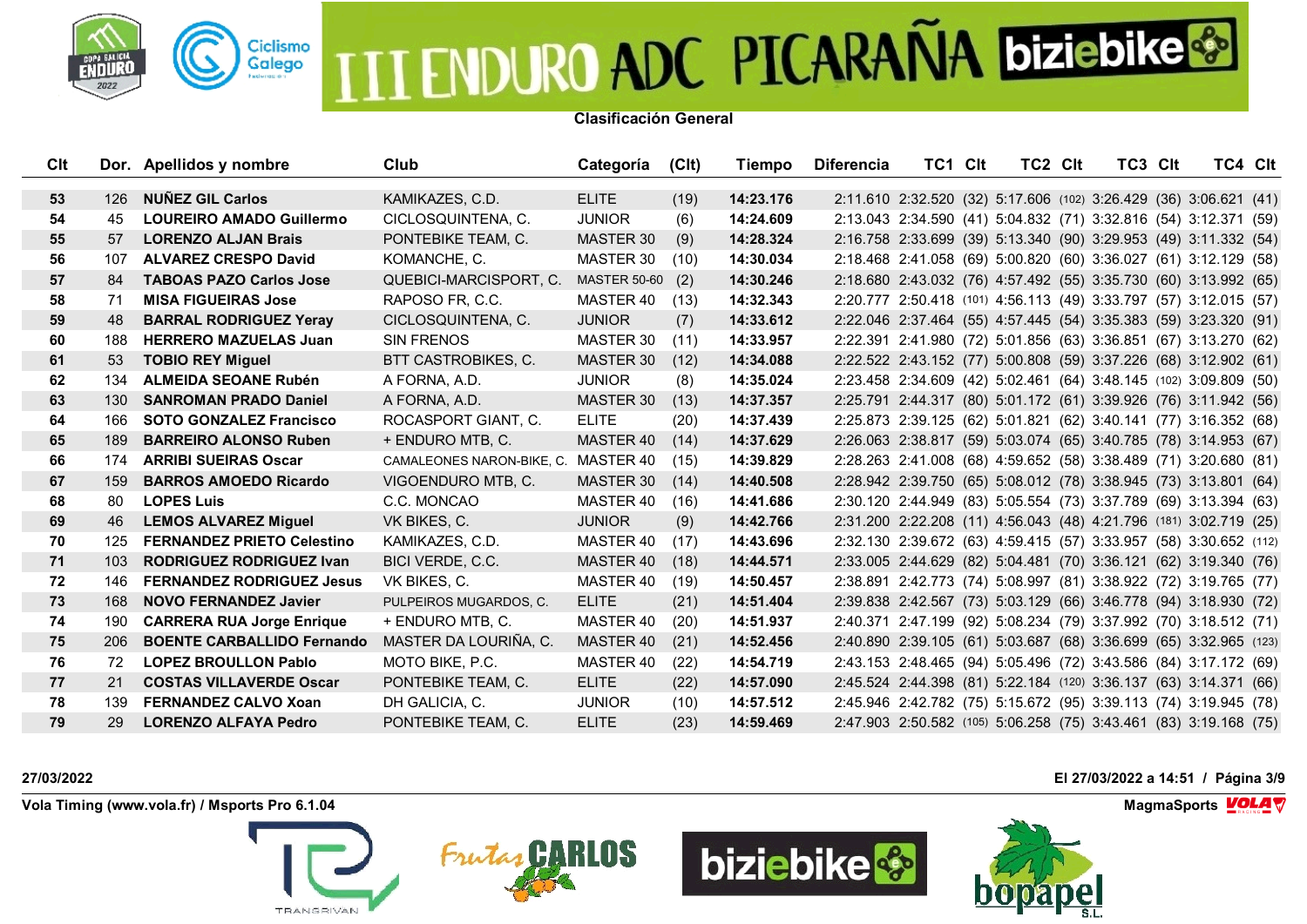

**Clasificación General**

| <b>C</b> lt      |      | Dor. Apellidos y nombre                | Club                                | Categoría           | (C <sub>l</sub> ) | Tiempo    | <b>Diferencia</b> | TC1 CIt                                                             | TC2 CIt | TC3 Clt | TC4 Clt |  |
|------------------|------|----------------------------------------|-------------------------------------|---------------------|-------------------|-----------|-------------------|---------------------------------------------------------------------|---------|---------|---------|--|
|                  |      |                                        |                                     |                     |                   |           |                   |                                                                     |         |         |         |  |
| 80               | 177  | <b>ROMERO PEREZ Alejandro</b>          | TRIBU DEL ÑU, C.C.                  | <b>ELITE</b>        | (24)              | 14:59.999 |                   | 2:48.433 2:33.468 (38) 4:56.437 (51) 3:25.625 (32) 4:04.469 (181)   |         |         |         |  |
| 81               | 181  | <b>SEOANE VELASCO Jonathan</b>         | + ENDURO MTB. C.                    | MASTER 30           | (15)              | 15:00.559 |                   | 2:48.993 2:47.926 (93) 5:09.844 (82) 3:40.832 (79) 3:21.957 (86)    |         |         |         |  |
| 82               | 158  | LOPEZ FIGUEIRIDO Manuel Alejandro      | VIGOENDURO MTB, C.                  | MASTER 40           | (23)              | 15:03.200 |                   | 2:51.634 2:38.860 (60) 5:30.203 (150) 3:36.332 (64) 3:17.805 (70)   |         |         |         |  |
| 83               | 170  | <b>GOMEZ LOPEZ Juan Miguel</b>         | CAMALEONES NARON-BIKE, C. MASTER 30 |                     | (16)              | 15:04.351 |                   | 2:52.785 2:47.015 (91) 5:11.636 (86) 3:44.110 (85) 3:21.590 (84)    |         |         |         |  |
| 84               | 37   | PIÑEIRA RODRIGUEZ Sergio               | PONTEBIKE TEAM, C.                  | <b>SUB-23</b>       | (9)               | 15:08.942 |                   | 2:57.376 2:43.395 (78) 5:22.297 (122) 3:39.484 (75) 3:23.766 (94)   |         |         |         |  |
| 85               | 135  | <b>GANDARA COSTA Raul</b>              | A FORNA, A.D.                       | <b>JUNIOR</b>       | (11)              | 15:10.856 |                   | 2:59.290 2:49.500 (97) 5:10.929 (85) 3:46.083 (92) 3:24.344 (95)    |         |         |         |  |
| 86               | 191  | <b>ALFONSO FONTAN Jacobo</b>           | MOTO BIKE, P.C.                     | <b>MASTER 30</b>    | (17)              | 15:11.315 |                   | 2:59.749 2:46.878 (88) 5:15.668 (94) 3:46.801 (96) 3:21.968 (87)    |         |         |         |  |
| 87               | 155  | <b>FIGUEIRAS COSTAS Ernesto</b>        | VIGOENDURO MTB, C.                  | MASTER 40           | (24)              | 15:11.632 |                   | 3:00.066 2:49.418 (96) 5:20.477 (116) 3:42.605 (82) 3:19.132 (74)   |         |         |         |  |
| 88               | 108  | <b>VIDAL SANTOS Pablo</b>              | KOMANCHE, C.                        | <b>JUNIOR</b>       | (12)              | 15:13.859 |                   | 3:02.293 2:46.817 (87) 5:04.062 (69) 3:57.414 (137) 3:25.566 (98)   |         |         |         |  |
| 89               | 85.  | <b>LAGO COSTAS Antonio</b>             | X BIKES, C.C.                       | <b>MASTER 50-60</b> | (3)               | 15:14.031 |                   | 3:02.465 2:50.421 (102) 5:09.934 (83) 3:46.844 (97) 3:26.832 (103)  |         |         |         |  |
| 90               | 58   | <b>RODRIGUEZ ADAN Ivan</b>             | MR BIKES, C.                        | MASTER 30           | (18)              | 15:14.176 |                   | 3:02.610 2:50.183 (99) 5:17.508 (101) 3:44.473 (86) 3:22.012 (88)   |         |         |         |  |
| 91               | 127  | <b>DOMINGUEZ PEREZ Ivan</b>            | A FORNA, A.D.                       | MASTER 30           | (19)              | 15:17.839 |                   | 3:06.273 2:55.136 (124) 5:06.648 (76) 3:54.551 (127) 3:21.504 (83)  |         |         |         |  |
| 92               | 102  | <b>LORENZO VILA Esteban</b>            | BICI VERDE, C.C.                    | MASTER 40           | (25)              | 15:18.258 |                   | 3:06.692 2:55.043 (123) 5:08.641 (80) 3:49.195 (107) 3:25.379 (97)  |         |         |         |  |
| 93               | 133  | FERNANDEZ GONZALEZ Jose Manuel         | A FORNA, A.D.                       | MASTER 30           | (20)              | 15:19.399 |                   | 3:07.833 2:50.492 (104) 5:19.192 (108) 3:50.613 (114) 3:19.102 (73) |         |         |         |  |
| 94               | 73   | <b>TEMPRANO VILA Jacobo</b>            | KOMANCHE, C.                        | MASTER 40           | (26)              | 15:20.137 |                   | 3:08.571 2:49.902 (98) 5:21.129 (117) 3:47.231 (99) 3:21.875 (85)   |         |         |         |  |
| 95               | 128  | <b>GONZALEZ DEL GESSO Manuel</b>       | A FORNA, A.D.                       | MASTER 30           | (21)              | 15:20.867 |                   | 3:09.301 2:52.738 (112) 5:19.887 (112) 3:44.633 (87) 3:23.609 (92)  |         |         |         |  |
| 96               | 35   | <b>RODRIGUES João</b>                  | C.C. MONCAO                         | <b>SUB-23</b>       | (10)              | 15:21.768 |                   | 3:10.202 2:35.480 (45) 5:03.675 (67) 4:07.976 (165) 3:34.637 (130)  |         |         |         |  |
| 97               | 184  | <b>SIMON PASCUAL Diego</b>             | + ENDURO MTB, C.                    | <b>ELITE</b>        | (25)              | 15:22.211 |                   | 3:10.645 2:46.953 (89) 5:13.789 (91) 3:58.199 (139) 3:23.270 (90)   |         |         |         |  |
| 98               | 109  | <b>VIEITEZ SEOANE Celso</b>            | KOMANCHE, C.                        | MASTER 40           | (27)              | 15:22.253 |                   | 3:10.687 2:56.433 (130) 5:10.641 (84) 3:48.883 (105) 3:26.296 (100) |         |         |         |  |
| 99               | 106  | <b>GONZALEZ MEIJIDE Andres</b>         | KOMANCHE, C.                        | MASTER 30           | (22)              | 15:23.380 |                   | 3:11.814 3:20.496 (187) 5:05.981 (74) 3:36.805 (66) 3:20.098 (79)   |         |         |         |  |
| 100 <sub>1</sub> | 205  | <b>OYA RODRIGUEZ Manuel</b>            | MASTER DA LOURIÑA, C.               | MASTER 40           | (28)              | 15:24.461 |                   | 3:12.895 2:54.375 (119) 5:15.774 (96) 3:44.922 (88) 3:29.390 (107)  |         |         |         |  |
| 101              | 86   | <b>CAMESELLA CARBALLO Jose Ernesto</b> | MONTEBOI BIKE C.                    | MASTER 50-60 (4)    |                   | 15:24.618 |                   | 3:13.052 2:50.930 (106) 5:15.641 (93) 3:50.133 (111) 3:27.914 (105) |         |         |         |  |
| 102 <sub>2</sub> | 141  | <b>JANEIRO ALFAGEME Guillermo</b>      | SINGLETRACK OUTDOOR SPORTS, C.      | MASTER 40           | (29)              | 15:25.846 |                   | 3:14.280 2:53.359 (116) 5:12.554 (89) 3:50.980 (117) 3:28.953 (106) |         |         |         |  |
| 103              | 55   | <b>FIGUEIRA SEBASTIAN Junior</b>       | PONTEBIKE TEAM, C.                  | MASTER 30           | (23)              | 15:26.055 |                   | 3:14.489 2:41.758 (71) 5:31.117 (152) 3:42.586 (81) 3:30.594 (111)  |         |         |         |  |
| 104              | 161  | <b>PAZOS VAZQUEZ Brais</b>             | PULPEIROS MUGARDOS, C.              | MASTER 30           | (24)              | 15:26.164 |                   | 3:14.598 2:54.680 (120) 5:17.000 (99) 3:49.957 (110) 3:24.527 (96)  |         |         |         |  |
| 105              | 129. | <b>LORENZO LEMOS German</b>            | A FORNA, A.D.                       | MASTER 30           | (25)              | 15:29.375 |                   | 3:17.809 2:50.457 (103) 5:28.484 (146) 3:49.133 (106) 3:21.301 (82) |         |         |         |  |
| 106              | 171  | <b>ROCA FACHAL Pablo</b>               | ROCASPORT GIANT, C.                 | MASTER 30           | (26)              | 15:31.281 |                   | 3:19.715 2:52.265 (108) 5:12.316 (88) 3:52.223 (119) 3:34.477 (127) |         |         |         |  |

**Vola Timing (www.vola.fr) / Msports Pro 6.1.04 MagmaSports MagmaSports MagmaSports MagmaSports MagmaSports** 









**27/03/2022 El 27/03/2022 a 14:51 / Página 4/9**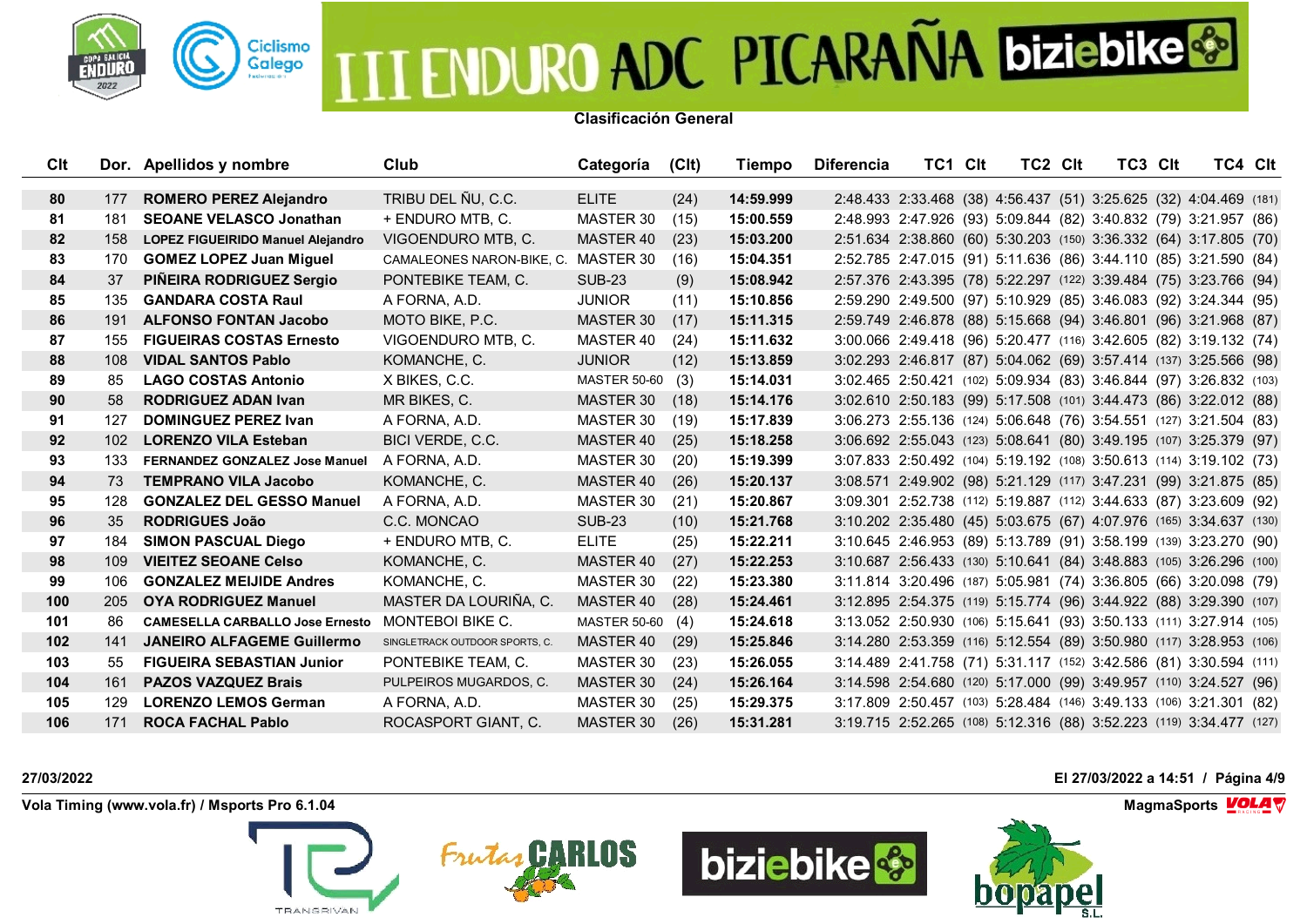

**Clasificación General**

| Clt   |     | Dor. Apellidos y nombre                | Club                                 | Categoría           | (C <sub>l</sub> ) | Tiempo    | <b>Diferencia</b> | TC1 CIt                                                              | TC2 CIt | TC3 Clt | TC4 Clt |  |
|-------|-----|----------------------------------------|--------------------------------------|---------------------|-------------------|-----------|-------------------|----------------------------------------------------------------------|---------|---------|---------|--|
|       |     |                                        |                                      |                     |                   |           |                   |                                                                      |         |         |         |  |
| 107   | 64  | <b>CONDE Pedro</b>                     | C.C. MONCAO                          | MASTER 30           | (27)              | 15:31.527 |                   | 3:19.961 2:53.613 (117) 5:27.394 (138) 3:46.789 (95) 3:23.731 (93)   |         |         |         |  |
| 108   | 202 | <b>LOPEZ DOBARRIO Esteban</b>          | ARTEIXO-MB3, C.C.                    | MASTER 30           | (28)              | 15:32.317 |                   | 3:20.751 2:46.965 (90) 5:27.285 (137) 3:48.059 (101) 3:30.008 (110)  |         |         |         |  |
| 109   | 156 | <b>MASCIOPINTO FRENDE Miguel</b>       | VIGOENDURO MTB, C.                   | MASTER 30           | (29)              | 15:32.480 |                   | 3:20.914 2:58.347 (141) 5:21.637 (119) 3:49.305 (108) 3:23.191 (89)  |         |         |         |  |
| 110   | 49  | <b>VASCONCELLOS FRANCO Marcos</b>      | PODIUM TEAM, A.D.                    | <b>JUNIOR</b>       | (13)              | 15:32.778 |                   | 3:21.212 2:57.328 (134) 5:18.809 (105) 3:47.129 (98) 3:29.512 (109)  |         |         |         |  |
| $111$ | 183 | <b>VILAS MARTINEZ Julio Domingo</b>    | + ENDURO MTB, C.                     | MASTER 40           | (30)              | 15:32.785 |                   | 3:21.219 2:52.492 (110) 5:20.465 (115) 3:48.680 (103) 3:31.148 (115) |         |         |         |  |
| 112   | 65  | <b>LAGO BARCIELA Diego</b>             | PICARAÑA, A.D.C.                     | MASTER 30           | (30)              | 15:34.358 |                   | 3:22.792 2:52.488 (109) 5:15.878 (97) 3:49.953 (109) 3:36.039 (135)  |         |         |         |  |
| 113   | 178 | <b>RODRIGUEZ MARTINEZ Daniel</b>       | AVANZA, A.D.                         | <b>ELITE</b>        | (26)              | 15:36.533 |                   | 3:24.967 2:48.649 (95) 5:28.024 (143) 3:48.770 (104) 3:31.090 (114)  |         |         |         |  |
| 114   | 140 | <b>GARCIA GOMEZ Pablo</b>              | ALOIA PATROL, C.                     | <b>MASTER 50-60</b> | (5)               | 15:38.999 |                   | 3:27.433 2:56.039 (127) 5:25.445 (129) 3:50.398 (113) 3:27.117 (104) |         |         |         |  |
| 115   | 207 | <b>LAGO CARRERA Javier</b>             | QUEBICI-MARCISPORT, C.               | <b>MASTER 50-60</b> | (6)               | 15:41.046 |                   | 3:29.480 2:55.992 (126) 5:19.703 (111) 3:52.937 (123) 3:32.414 (119) |         |         |         |  |
| 116   | 56  | <b>ACEVEDO SANROMAN Javier</b>         | BICI VERDE, C.C.                     | MASTER 30           | (31)              | 15:41.484 |                   | 3:29.918 2:51.410 (107) 5:13.972 (92) 3:55.563 (131) 3:40.539 (148)  |         |         |         |  |
| 117   | 101 | <b>LAMA PEREZ Manuel</b>               | CICLOSQUINTENA, C.                   | <b>ELITE</b>        | (27)              | 15:41.649 |                   | 3:30.083 2:56.430 (129) 5:27.703 (140) 3:50.742 (116) 3:26.774 (102) |         |         |         |  |
| 118   | 167 | <b>PORTO FIGUEROA Alen Daniel</b>      | <b>BDM BIKE CLUB</b>                 | <b>ELITE</b>        | (28)              | 15:42.726 |                   | 3:31.160 2:56.414 (128) 5:20.094 (113) 3:51.551 (118) 3:34.667 (131) |         |         |         |  |
| 119   | 197 | <b>BORINES GARCIA Diego</b>            | JARNACHAS, A.D.                      | MASTER 40           | (31)              | 15:44.438 |                   | 3:32.872 2:56.598 (132) 5:20.207 (114) 3:52.266 (120) 3:35.367 (133) |         |         |         |  |
| 120   | 96  | <b>ALVAREZ COSTAS Alexandre</b>        | X BIKES, C.C.                        | MASTER 30           | (32)              | 15:44.693 |                   | 3:33.127 2:52.946 (113) 5:25.543 (131) 3:50.731 (115) 3:35.473 (134) |         |         |         |  |
| 121   | 196 | <b>RABUÑAL LOPEZ Oscar</b>             | JARNACHAS, A.D.                      | MASTER 30           | (33)              | 15:48.252 |                   | 3:36.686 2:50.218 (100) 5:24.617 (126) 3:55.796 (133) 3:37.621 (140) |         |         |         |  |
| 122   | 60  | <b>PORTELA AFONSO Luis Carlos</b>      | C.C. MONCAO                          | MASTER 30           | (34)              | 15:49.320 |                   | 3:37.754 2:59.164 (145) 5:23.031 (123) 3:55.266 (129) 3:31.859 (116) |         |         |         |  |
| 123   | 116 | <b>BARREIRO CANCELAS Agustin</b>       | THC BIKE, C.                         | MASTER 40           | (32)              | 15:49.773 |                   | 3:38.207 2:57.532 (137) 5:26.933 (135) 3:54.289 (125) 3:31.019 (113) |         |         |         |  |
| 124   | 151 | <b>GARCIA RODRIGUEZ Daniel</b>         | VIGOENDURO MTB, C.                   | MASTER 30           | (35)              | 15:51.407 |                   | 3:39.841 2:58.727 (144) 5:24.051 (124) 3:55.500 (130) 3:33.129 (124) |         |         |         |  |
| 125   | 22  | <b>CAMPOS MARTINEZ Pedro</b>           | POLICIA LOCAL DE A CORUÑA, ACD ELITE |                     | (29)              | 15:51.964 |                   | 3:40.398 2:45.371 (84) 5:54.046 (181) 3:46.160 (93) 3:26.387 (101)   |         |         |         |  |
| 126   | 157 | <b>SALGUEIRO FERNANDEZ Jose Carlos</b> | VIGOENDURO MTB. C.                   | <b>MASTER 50-60</b> | (7)               | 15:52.089 |                   | 3:40.523 2:55.472 (125) 5:25.023 (127) 3:41.813 (80) 3:49.781 (163)  |         |         |         |  |
| 127   | 111 | <b>MARIÑO COSTALES Carlos</b>          | KOMANCHE, C.                         | MASTER 50-60 (8)    |                   | 15:53.356 |                   | 3:41.790 2:54.957 (121) 5:28.106 (144) 3:55.684 (132) 3:34.609 (129) |         |         |         |  |
| 128   | 198 | <b>DANS AÑON Jorge Antonio</b>         | DH GALICIA, C.                       | MASTER 50-60 (9)    |                   | 15:53.507 |                   | 3:41.941 2:58.359 (142) 5:25.613 (132) 3:57.219 (136) 3:32.316 (118) |         |         |         |  |
| 129   | 77  | <b>CABALEIRO TIENDA Candido</b>        | PICARAÑA, A.D.C.                     | MASTER 40           | (33)              | 15:53.605 |                   | 3:42.039 2:58.656 (143) 5:24.465 (125) 3:53.609 (124) 3:36.875 (138) |         |         |         |  |
| 130   | 105 | <b>AGUADO VARAS Mario</b>              | BICI VERDE, C.C.                     | <b>ELITE</b>        | (30)              | 15:53.947 |                   | 3:42.381 2:57.125 (133) 5:29.165 (148) 3:54.739 (128) 3:32.918 (122) |         |         |         |  |
| 131   | 172 | <b>DIAZ DIAZ Eduardo</b>               | CAMALEONES NARON-BIKE, C. MASTER 40  |                     | (34)              | 15:54.469 |                   | 3:42.903 2:58.274 (140) 5:25.191 (128) 3:58.551 (140) 3:32.453 (120) |         |         |         |  |
| 132   | 66  | <b>TORRADO GARCIA Antonio</b>          | BTT CASTROBIKES, C.                  | MASTER 30           | (36)              | 15:54.973 |                   | 3:43.407 2:53.094 (114) 5:25.457 (130) 3:59.442 (142) 3:36.980 (139) |         |         |         |  |
| 133   | 182 | <b>REGUEIRO ESTEVEZ David</b>          | + ENDURO MTB, C.                     | MASTER 30           | (37)              | 15:57.007 |                   | 3:45.441 2:57.757 (139) 5:18.121 (103) 3:45.512 (90) 3:55.617 (170)  |         |         |         |  |

**Vola Timing (www.vola.fr) / Msports Pro 6.1.04 MagmaSports MagmaSports MagmaSports MagmaSports MagmaSports** 









**27/03/2022 El 27/03/2022 a 14:51 / Página 5/9**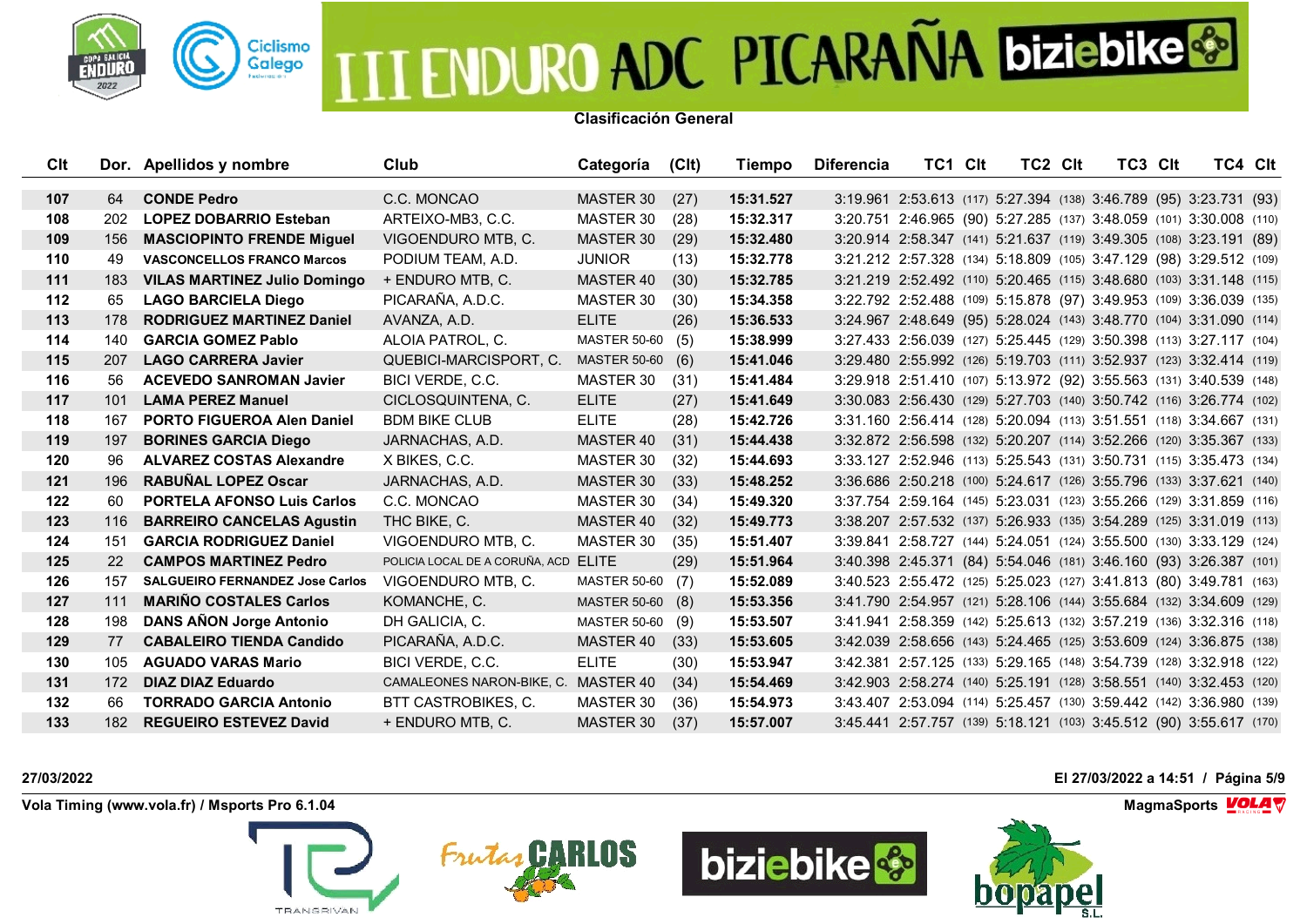

**Clasificación General**

| Clt |            | Dor. Apellidos y nombre             | Club                                 | Categoría         | (C <sub>l</sub> ) | Tiempo    | <b>Diferencia</b> | TC1 CIt                                                              | TC2 Clt | TC3 Clt | TC4 CIt |  |
|-----|------------|-------------------------------------|--------------------------------------|-------------------|-------------------|-----------|-------------------|----------------------------------------------------------------------|---------|---------|---------|--|
|     |            |                                     |                                      |                   |                   |           |                   |                                                                      |         |         |         |  |
| 134 | <b>27</b>  | <b>SAA FERNANDEZ Marcos</b>         | AVANZA, A.D.                         | <b>ELITE</b>      | (31)              | 15:58.590 |                   | 3:47.024 3:01.028 (150) 5:16.730 (98) 3:45.660 (91) 3:55.172 (168)   |         |         |         |  |
| 135 | 163        | <b>SANCHEZ PARDO Sergio</b>         | TRIALBICI CORUÑA, C.                 | MASTER 30         | (38)              | 16:02.213 |                   | 3:50.647 3:02.089 (155) 5:27.136 (136) 4:00.875 (149) 3:32.113 (117) |         |         |         |  |
| 136 | 23         | <b>VAZQUEZ FERNANDEZ Alfonso</b>    | PONTEBIKE TEAM. C.                   | <b>ELITE</b>      | (32)              | 16:02.614 |                   | 3:51.048 2:57.375 (135) 5:36.832 (165) 3:58.973 (141) 3:29.434 (108) |         |         |         |  |
| 137 | 104        | <b>LEIROS CARRERA lago</b>          | BICI VERDE, C.C.                     | MASTER 40         | (35)              | 16:02.905 |                   | 3:51.339 3:09.125 (171) 5:19.550 (109) 3:58.094 (138) 3:36.136 (136) |         |         |         |  |
| 138 | 160        | <b>MARAN PENA Fernando Diego</b>    | PULPEIROS MUGARDOS, C.               | MASTER 30         | (39)              | 16:03.177 |                   | 3:51.611 3:44.856 (199) 5:07.153 (77) 3:45.402 (89) 3:25.766 (99)    |         |         |         |  |
| 139 | 33         | <b>MENDEZ PADIN Pedro</b>           | ARMENTEIRA E PUNTO, C.               | <b>ELITE</b>      | (33)              | 16:06.507 |                   | 3:54.941 3:00.863 (149) 5:19.101 (107) 4:07.574 (164) 3:38.969 (143) |         |         |         |  |
| 140 | 97         | <b>MARTINEZ LORENZO Guillermo</b>   | BICIOSOS-RIAS BAIXAS, P.C.           | MASTER 50-60 (10) |                   | 16:09.153 |                   | 3:57.587 2:59.864 (147) 5:34.683 (158) 4:00.356 (147) 3:34.250 (126) |         |         |         |  |
| 141 | 94         | <b>CASASNOVAS LAIÑO Manuel</b>      | TRIPAMP OURENSE, C.                  | <b>ELITE</b>      | (34)              | 16:12.001 |                   | 4:00.435 2:57.465 (136) 5:36.922 (166) 3:56.129 (134) 3:41.485 (151) |         |         |         |  |
| 142 | 87         | <b>ACEVEDO PENA Francisco Javie</b> | BICI VERDE, C.C.                     | MASTER 50-60 (11) |                   | 16:15.662 |                   | 4:04.096 3:04.550 (159) 5:27.679 (139) 4:05.273 (158) 3:38.160 (142) |         |         |         |  |
| 143 | 74         | <b>REBOREDA PEREIRA Victor</b>      | MAIS QUE BICIS, C.C.                 | MASTER 40         | (36)              | 16:16.398 |                   | 4:04.832 3:08.000 (167) 5:27.926 (141) 4:01.308 (151) 3:39.164 (144) |         |         |         |  |
| 144 | 110        | DE LA PUENTE CRESPO Alejandro       | KOMANCHE, C.                         | MASTER 50-60 (12) |                   | 16:19.347 |                   | 4:07.781 3:11.398 (174) 5:28.637 (147) 4:00.129 (145) 3:39.183 (145) |         |         |         |  |
| 145 | 123        | <b>ALONSO DOMINGUEZ Yoel</b>        | KAMIKAZES, C.D.                      | <b>JUNIOR</b>     | (14)              | 16:19.957 |                   | 4:08.391 3:01.707 (153) 5:36.473 (164) 3:59.781 (144) 3:41.996 (154) |         |         |         |  |
| 146 | 154        | <b>MARIÑO VILLANUEVA Jorge</b>      | VIGOENDURO MTB, C.                   | MASTER 40         | (37)              | 16:22.024 |                   | 4:10.458 3:08.941 (170) 5:37.918 (168) 4:00.672 (148) 3:34.493 (128) |         |         |         |  |
| 147 | 164        | <b>LOPEZ CABADA Emilio</b>          | BTTEIROS COVA DA SERPE, C. MASTER 30 |                   | (40)              | 16:23.773 |                   | 4:12.207 3:27.281 (193) 5:31.281 (153) 3:52.399 (122) 3:32.812 (121) |         |         |         |  |
| 148 | 44         | <b>PUGA COTO Hugo</b>               | AVANZA, A.D.                         | <b>JUNIOR</b>     | (15)              | 16:24.379 |                   | 4:12.813 3:06.672 (164) 5:38.683 (169) 4:05.868 (160) 3:33.156 (125) |         |         |         |  |
| 149 | 117        | <b>JUNCAL RIOBO Luis Manuel</b>     | THC BIKE, C.                         | MASTER 40         | (38)              | 16:24.583 |                   | 4:13.017 2:56.438 (131) 5:34.027 (156) 4:08.676 (166) 3:45.442 (157) |         |         |         |  |
| 150 | 91         | <b>GARCIA CALVO Jose Manuel</b>     | PULPEIROS MUGARDOS, C.               | MASTER 50-60 (13) |                   | 16:25.572 |                   | 4:14.006 3:08.066 (168) 5:33.812 (155) 4:03.628 (154) 3:40.066 (147) |         |         |         |  |
| 151 | 173        | <b>RUA RODRIGUEZ Jose Marcos</b>    | CAMALEONES NARON-BIKE, C. MASTER 40  |                   | (39)              | 16:27.171 |                   | 4:15.605 3:03.464 (158) 5:36.973 (167) 4:00.129 (145) 3:46.605 (159) |         |         |         |  |
| 152 | 67         | <b>MONTENEGRO FERNANDEZ Marcos</b>  | BTT CASTROBIKES, C.                  | MASTER 30         | (41)              | 16:27.319 |                   | 4:15.753 2:57.617 (138) 5:45.363 (176) 4:02.629 (152) 3:41.710 (152) |         |         |         |  |
| 153 | 136        | PÉREZ ESTÉVEZ Mario                 | A FORNA, A.D.                        | <b>JUNIOR</b>     | (16)              | 16:28.701 |                   | 4:17.135 3:06.399 (162) 5:35.731 (162) 4:05.567 (159) 3:41.004 (150) |         |         |         |  |
| 154 | 115        | <b>LOBERA CASAS Jose Manuel</b>     | THC BIKE, C.                         | MASTER 40         | (40)              | 16:29.707 |                   | 4:18.141 3:08.817 (169) 5:26.187 (133) 4:02.953 (153) 3:51.750 (165) |         |         |         |  |
| 155 | 88         | <b>ALONSO MARTINEZ Santiago</b>     | <b>MONTEBOI BIKE C.</b>              | MASTER 50-60 (14) |                   | 16:30.601 |                   | 4:19.035 3:01.410 (151) 5:34.586 (157) 4:05.160 (157) 3:49.445 (162) |         |         |         |  |
| 156 | 152        | <b>GUERRA FERNANDEZ David</b>       | VIGOENDURO MTB, C.                   | MASTER 40         | (41)              | 16:40.008 |                   | 4:28.442 3:06.996 (165) 5:44.946 (175) 4:07.141 (162) 3:40.925 (149) |         |         |         |  |
| 157 | 194        | <b>GRANJA MARIÑO Oliver</b>         | IN SITU, C.C.                        | MASTER 40         | (42)              | 16:44.678 |                   | 4:33.112 3:00.696 (148) 6:00.950 (184) 4:01.176 (150) 3:41.856 (153) |         |         |         |  |
| 158 | <b>200</b> | <b>LOURO VILARIÑO Marcos</b>        | MONTE XALO, P.C.                     | MASTER 40         | (43)              | 16:46.859 |                   | 4:35.293 3:06.590 (163) 5:35.254 (160) 4:16.773 (174) 3:48.242 (160) |         |         |         |  |
| 159 | 185        | <b>MISA SOTO Sergio</b>             | + ENDURO MTB, C.                     | MASTER 40         | (44)              | 16:50.059 |                   | 4:38.493 3:15.383 (179) 5:44.485 (173) 4:07.480 (163) 3:42.711 (155) |         |         |         |  |
| 160 | 93         | <b>PIMENTEL PEREZ Miguel</b>        | TRIPAMP OURENSE, C.                  | <b>ELITE</b>      | (35)              | 16:56.001 |                   | 4:44.435 3:14.363 (178) 5:32.391 (154) 4:04.934 (156) 4:04.313 (180) |         |         |         |  |

**Vola Timing (www.vola.fr) / Msports Pro 6.1.04 MagmaSports MagmaSports MagmaSports MagmaSports MagmaSports** 









**27/03/2022 El 27/03/2022 a 14:51 / Página 6/9**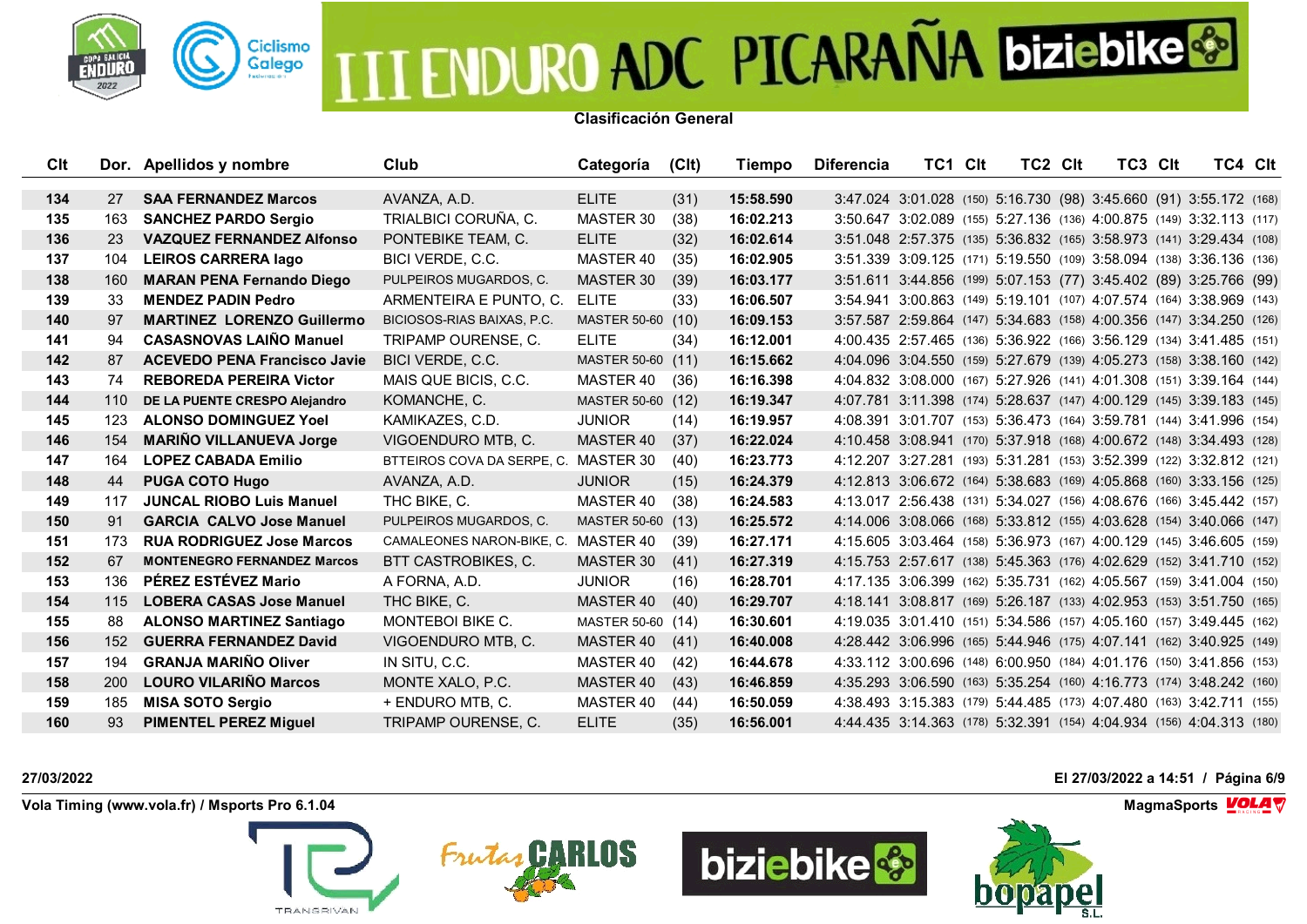

**Clasificación General**

| Clt |                  | Dor. Apellidos y nombre               | Club                    | Categoría         | (C <sub>l</sub> ) | Tiempo    | <b>Diferencia</b> | TC1 CIt                                                              | TC <sub>2</sub> C <sub>It</sub> | TC3 CIt | TC4 Clt |  |
|-----|------------------|---------------------------------------|-------------------------|-------------------|-------------------|-----------|-------------------|----------------------------------------------------------------------|---------------------------------|---------|---------|--|
|     |                  |                                       |                         |                   |                   | 16:56.623 |                   |                                                                      |                                 |         |         |  |
| 161 | 150              | <b>ALONSO OCAMPO Alejandro</b>        | VIGOENDURO MTB, C.      | MASTER 30         | (42)              |           |                   | 4:45.057 2:59.835 (146) 5:28.429 (145) 4:53.636 (193) 3:34.723 (132) |                                 |         |         |  |
| 162 | 131              | <b>FERNANDEZ ALVAREZ David</b>        | A FORNA, A.D.           | MASTER 30         | (43)              | 17:00.196 |                   | 4:48.630 3:13.883 (177) 5:49.785 (178) 4:13.090 (172) 3:43.438 (156) |                                 |         |         |  |
| 163 | 153              | <b>FERNANDEZ GARCIA Ramon Antonio</b> | VIGOENDURO MTB. C.      | MASTER 40         | (45)              | 17:06.025 |                   | 4:54.459 3:07.754 (166) 5:52.481 (180) 4:10.723 (168) 3:55.067 (167) |                                 |         |         |  |
| 164 | 137              | <b>MARTINEZ CRUZ Gabriel</b>          | A FORNA, A.D.           | <b>ELITE</b>      | (36)              | 17:12.604 |                   | 5:01.038 3:17.836 (185) 5:35.437 (161) 4:39.351 (190) 3:39.980 (146) |                                 |         |         |  |
| 165 | 114              | <b>GRAÑA RODRIGUEZ Iker</b>           | THC BIKE, C.            | <b>JUNIOR</b>     | (17)              | 17:14.150 |                   | 5:02.584 3:20.270 (186) 5:44.731 (174) 4:18.738 (177) 3:50.411 (164) |                                 |         |         |  |
| 166 | 113              | <b>EUGENIO VAZQUEZ Jorge</b>          | KOMANCHE, C.            | MASTER 50-60 (15) |                   | 17:17.276 |                   | 5:05.710 3:15.910 (181) 5:46.925 (177) 4:19.070 (178) 3:55.371 (169) |                                 |         |         |  |
| 167 | 192              | <b>GONZALEZ PORTELA Sergio</b>        | IN SITU. C.C.           | MASTER 30         | (44)              | 17:18.755 |                   | 5:07.189 3:09.528 (172) 6:01.305 (185) 4:12.227 (170) 3:55.695 (171) |                                 |         |         |  |
| 168 | 162              | PEREZ BALBONTIN Yago                  | PULPEIROS MUGARDOS, C.  | MASTER 50-60 (16) |                   | 17:23.316 |                   | 5:11.750 3:57.735 (201) 5:42.851 (171) 4:05.891 (161) 3:36.839 (137) |                                 |         |         |  |
| 169 | <b>201</b>       | <b>CAO MOSQUERA Jesus</b>             | MONTE XALO, P.C.        | MASTER 50-60 (17) |                   | 17:24.472 |                   | 5:12.906 3:01.562 (152) 5:30.758 (151) 3:54.480 (126) 4:57.672 (189) |                                 |         |         |  |
| 170 | 38               | <b>ALVAREZ CASADO Aitor</b>           | <b>MONTEBOI BIKE C.</b> | <b>SUB-23</b>     | (11)              | 17:25.461 |                   | 5:13.895 3:16.250 (183) 5:27.965 (142) 4:11.820 (169) 4:29.426 (187) |                                 |         |         |  |
| 171 | 95               | RAÑA GREGORIO Jorge                   | X BIKES, C.C.           | MASTER 50-60 (18) |                   | 17:27.603 |                   | 5:16.037 3:05.493 (161) 5:42.317 (170) 4:53.445 (192) 3:46.348 (158) |                                 |         |         |  |
| 172 | 90               | <b>CASAIS BARRAL Ruben</b>            | ARMENTEIRA E PUNTO, C.  | MASTER 50-60 (19) |                   | 17:29.399 |                   | 5:17.833 3:16.055 (182) 5:54.852 (182) 4:19.117 (179) 3:59.375 (174) |                                 |         |         |  |
| 173 | 30               | <b>MELEIRO GONÇALVES Tiago</b>        | C.C. MONCAO             | <b>ELITE</b>      | (37)              | 17:34.425 |                   | 5:22.859 2:52.625 (111) 5:19.633 (110) 3:47.562 (100) 5:34.605 (191) |                                 |         |         |  |
| 174 | 122              | <b>FREIRE LOPEZ Diego</b>             | KAMIKAZES, C.D.         | MASTER 30         | (45)              | 17:38.918 |                   | 5:27.352 3:15.657 (180) 6:05.078 (187) 4:23.586 (182) 3:54.597 (166) |                                 |         |         |  |
| 175 | 40               | <b>BARRAL RODRIGUEZ Edgar</b>         | CICLOSQUINTENA, C.      | <b>SUB-23</b>     | (12)              | 17:39.375 |                   | 5:27.809 3:33.902 (195) 5:26.375 (134) 3:56.430 (135) 4:42.668 (188) |                                 |         |         |  |
| 176 | 50               | <b>MINGORI TABOAS Alejandro</b>       | TEABIKES, C.            | <b>JUNIOR</b>     | (18)              | 17:41.499 |                   | 5:29.933 3:23.445 (191) 6:03.168 (186) 4:13.988 (173) 4:00.898 (177) |                                 |         |         |  |
| 177 | 132 <sub>2</sub> | <b>GONZALEZ VIDAL David</b>           | A FORNA, A.D.           | <b>MASTER 40</b>  | (46)              | 17:44.583 |                   | 5:33.017 3:16.824 (184) 5:58.430 (183) 4:30.875 (187) 3:58.454 (173) |                                 |         |         |  |
| 178 | 78               | <b>CAAMAÑO CANCELAS Antonio</b>       | TRAVIESAS, C.C.         | MASTER 40         | (47)              | 17:48.140 |                   | 5:36.574 3:10.137 (173) 6:19.359 (193) 4:18.621 (176) 4:00.023 (175) |                                 |         |         |  |
| 179 | 82               | <b>FARRAN ROSELLI German Heber</b>    | BIKE OU NON VAI. P.C.   | MASTER 40         | (48)              | 17:54.056 |                   | 5:42.490 3:22.024 (189) 5:51.461 (179) 4:19.528 (180) 4:21.043 (186) |                                 |         |         |  |
| 180 | 193              | <b>AMORIN PEREZ Jose Antonio</b>      | IN SITU, C.C.           | MASTER 40         | (49)              | 18:03.347 |                   | 5:51.781 3:33.140 (194) 6:06.301 (188) 4:26.472 (185) 3:57.434 (172) |                                 |         |         |  |
| 181 | 89               | <b>COEGO VILARIÑO Juan Jose</b>       | CICLOSQUINTENA, C.      | MASTER 50-60 (20) |                   | 18:03.718 |                   | 5:52.152 3:25.593 (192) 6:08.695 (190) 4:28.601 (186) 4:00.829 (176) |                                 |         |         |  |
| 182 | 149              | <b>FERNANDEZ POUSADA Pablo</b>        | VIGOENDURO MTB. C.      | MASTER 40         | (50)              | 18:07.012 |                   | 5:55.446 3:20.969 (188) 6:24.078 (194) 4:17.258 (175) 4:04.707 (182) |                                 |         |         |  |
| 183 | 148              | <b>TOBIO RAMIREZ Pablo</b>            | VIGOENDURO MTB, C.      | <b>ELITE</b>      | (38)              | 18:12.641 |                   | 6:01.075 3:13.226 (176) 6:07.668 (189) 4:37.356 (189) 4:14.391 (185) |                                 |         |         |  |
| 184 | 76               | <b>OTERO OUBIÑA Jose Luis</b>         | BTT CASTROBIKES, C.     | MASTER 40         | (51)              | 18:24.481 |                   | 6:12.915 3:23.074 (190) 6:31.032 (196) 4:25.559 (184) 4:04.816 (183) |                                 |         |         |  |
| 185 | 186              | <b>PAIS LORES Francisco Javier</b>    | + ENDURO MTB, C.        | MASTER 40         | (52)              | 18:26.390 |                   | 6:14.824 3:36.360 (196) 6:15.488 (192) 4:24.199 (183) 4:10.343 (184) |                                 |         |         |  |
| 186 | 112              | <b>QUINTEIRO DEL CAMPO Francisco</b>  | KOMANCHE, C.            | MASTER 50-60 (21) |                   | 18:30.413 |                   | 6:18.847 3:40.703 (198) 6:15.097 (191) 4:32.453 (188) 4:02.160 (179) |                                 |         |         |  |
| 187 | 121              | <b>DOMINGUEZ FERNANDEZ Jose</b>       | KAMIKAZES, C.D.         | MASTER 30         | (46)              | 18:52.471 |                   | 6:40.905 3:38.347 (197) 6:26.609 (195) 4:45.851 (191) 4:01.664 (178) |                                 |         |         |  |

**Vola Timing (www.vola.fr) / Msports Pro 6.1.04 MagmaSports MagmaSports MagmaSports MagmaSports MagmaSports** 









**27/03/2022 El 27/03/2022 a 14:51 / Página 7/9**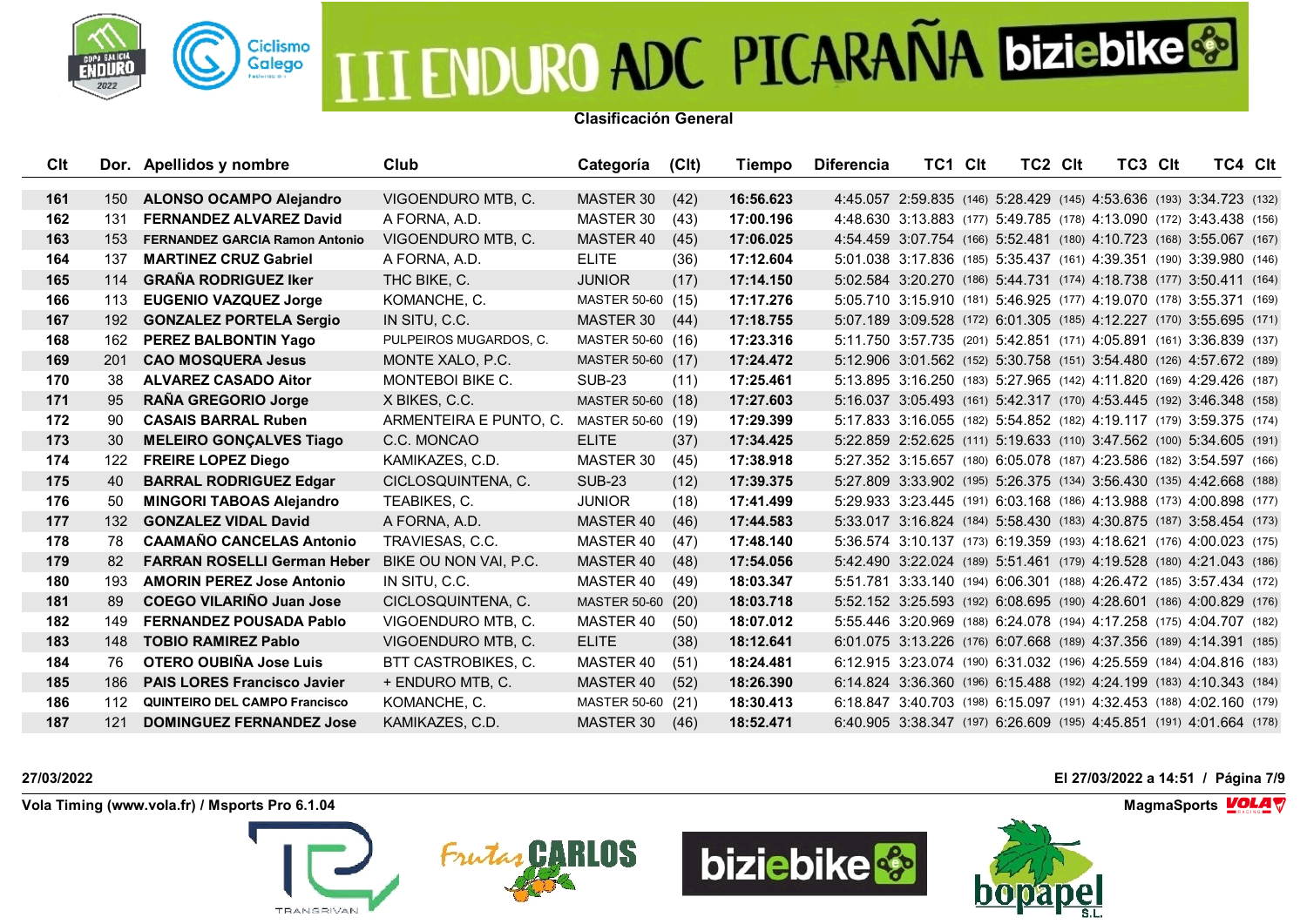

**Clasificación General**

| Clt             |     | Dor. Apellidos y nombre            | Club                           | Categoría     | (C <sub>l</sub> ) | Tiempo    | <b>Diferencia</b>                                                      | TC1 CIt        | TC2 CIt                                      | TC3 CIt | TC4 Clt |  |
|-----------------|-----|------------------------------------|--------------------------------|---------------|-------------------|-----------|------------------------------------------------------------------------|----------------|----------------------------------------------|---------|---------|--|
| 188             | 24  | <b>CAAMAÑO NIMO Martin</b>         | BTT CASTROBIKES, C.            | <b>ELITE</b>  |                   | 23:50.118 | 11:38.552 3:53.754 (200) 7:28.969 (197) 5:20.719 (194) 7:06.676 (192)  |                |                                              |         |         |  |
|                 |     |                                    |                                |               | (39)              |           |                                                                        |                |                                              |         |         |  |
| 189             | 120 | <b>DA SILVA BACELO Gabriel</b>     | KAMIKAZES, C.D.                | <b>JUNIOR</b> | (19)              | 23:55.468 | 11:43.902 4:32.226 (203) 7:31.746 (198) 6:34.953 (195) 5:16.543 (190)  |                |                                              |         |         |  |
| 190             | 81  | OITAVÉN Julio                      | MASTER DA LOURIÑA, C.          | MASTER 40     | (53)              | 25:41.578 | 13:30.012 2:54.961 (122) 15:07.836 (199) 3:50.336 (112) 3:48.445 (161) |                |                                              |         |         |  |
| 191             | 42  | <b>MARTINEZ BAUTISTA Mateo</b>     | PONTEBIKE TEAM, C.             | SUB-23        | (13)              | 29:50.563 | 17:38.997 3:05.453 (160) 5:35.004 (159) 4:09.137 (167) 17:00.969 (193) |                |                                              |         |         |  |
| 192             | 75  | <b>RODRIGUEZ BARCALA Jose Luis</b> | BTT CASTROBIKES, C.            | MASTER 40     | (54)              | 31:51.621 | 19:40.055 3:11.824 (175) 5:43.703 (172) 4:12.336 (171) 18:43.758 (194) |                |                                              |         |         |  |
| Abandonos - TC4 |     |                                    |                                |               |                   |           |                                                                        |                |                                              |         |         |  |
|                 | 13  | <b>GARRIDO AVENDAÑO Daniel</b>     | THC BIKE, C.                   | MASTER 40     |                   |           |                                                                        |                | 3:03.179 (156) 4:47.391 (31) 8:18.313 (197)  |         |         |  |
|                 | 32  | <b>VICENTE GONZALEZ Pablo</b>      | PODIUM TEAM, A.D.              | <b>ELITE</b>  |                   |           |                                                                        |                | 3:01.977 (154) 5:18.957 (106) 3:52.285 (121) |         |         |  |
|                 | 34  | <b>GARCIA DOS SANTOS Sergio</b>    | MONTEFERRO BIKE CLUB           | <b>ELITE</b>  |                   |           |                                                                        |                | 2:53.117 (115) 5:21.438 (118) 6:47.848 (196) |         |         |  |
|                 | 36  | <b>MARTINEZ DIZ Yago</b>           | AVANZA, A.D.                   | <b>SUB-23</b> |                   |           |                                                                        |                | 2:45.997 (86) 5:29.477 (149)                 |         |         |  |
|                 | 62  | <b>KRZYZANIAK Stanislaw</b>        | CHRZASZCZ BRZMI W TRZCINIE     | MASTER 30     |                   |           |                                                                        |                |                                              |         |         |  |
|                 | 63  | <b>BEMPOSTA LUSQUIÑOS David</b>    | MR BIKES, C.                   | MASTER 30     |                   |           |                                                                        |                | 2:53.617 (118) 5:11.691 (87)                 |         |         |  |
|                 | 79  | FERREÑO PIÑEIRO Nicolas            | ESMELLE, C.                    | MASTER 40     |                   |           |                                                                        |                |                                              |         |         |  |
|                 | 92  | <b>BOAN DOVAL Manuel</b>           | TRIPAMP OURENSE, C.            | <b>ELITE</b>  |                   |           |                                                                        |                | 2:40.625 (66) 5:17.144 (100)                 |         |         |  |
|                 | 98  | RAÑA GREGORIO Rafael               | X BIKES, C.C.                  | MASTER 40     |                   |           |                                                                        |                | 2:41.117 (70) 5:18.262 (104)                 |         |         |  |
|                 | 138 | <b>CABALEIRO GONZALEZ Hugo</b>     | A FORNA, A.D.                  | <b>JUNIOR</b> |                   |           |                                                                        | 4:18.582 (202) |                                              |         |         |  |
|                 | 142 | <b>BEIRAS CUNQUEIRO Cibrán</b>     | SINGLETRACK OUTDOOR SPORTS, C. | MASTER 40     |                   |           |                                                                        |                |                                              |         |         |  |
|                 | 165 | <b>VARELA ARIAS Miguel</b>         | DH GALICIA, C.                 | MASTER 30     |                   |           |                                                                        | 2:45.672 (85)  |                                              |         |         |  |
|                 | 187 | <b>OCHOA SÁNCHEZ Elías</b>         | + ENDURO MTB, C.               | <b>ELITE</b>  |                   |           |                                                                        |                |                                              |         |         |  |

### **FEMENINA**

| 212 ARIAS GARCIA Alba    | CICLOSQUINTENA, C. | SUB-23 FEM. (1) | 16:15.711 | 3:02.227 (1) 5:37.211 (1) 3:58.113 (1) 3:38.160 (1)                  |
|--------------------------|--------------------|-----------------|-----------|----------------------------------------------------------------------|
| 211 CHAPELA CAINO Gemma  | VK BIKES. C.       | ELITE FEM. (1)  | 16:57.042 | 41.331 3:12.629 (2) 5:49.761 (2) 4:10.508 (2) 3:44.144 (2)           |
| 210 REY DUBRA Yuli Paola | KAMIKAZES, C.D.    | ELITE FEM. (2)  | 28:48.796 | $(3)$ 12:33.085 3:14.921 (3) 6:13.316 (3) 4:33.301 (3) 14:47.258 (3) |

**Vola Timing (www.vola.fr) / Msports Pro 6.1.04 MagmaSports MagmaSports MagmaSports MagmaSports MagmaSports** 







**27/03/2022 El 27/03/2022 a 14:51 / Página 8/9**